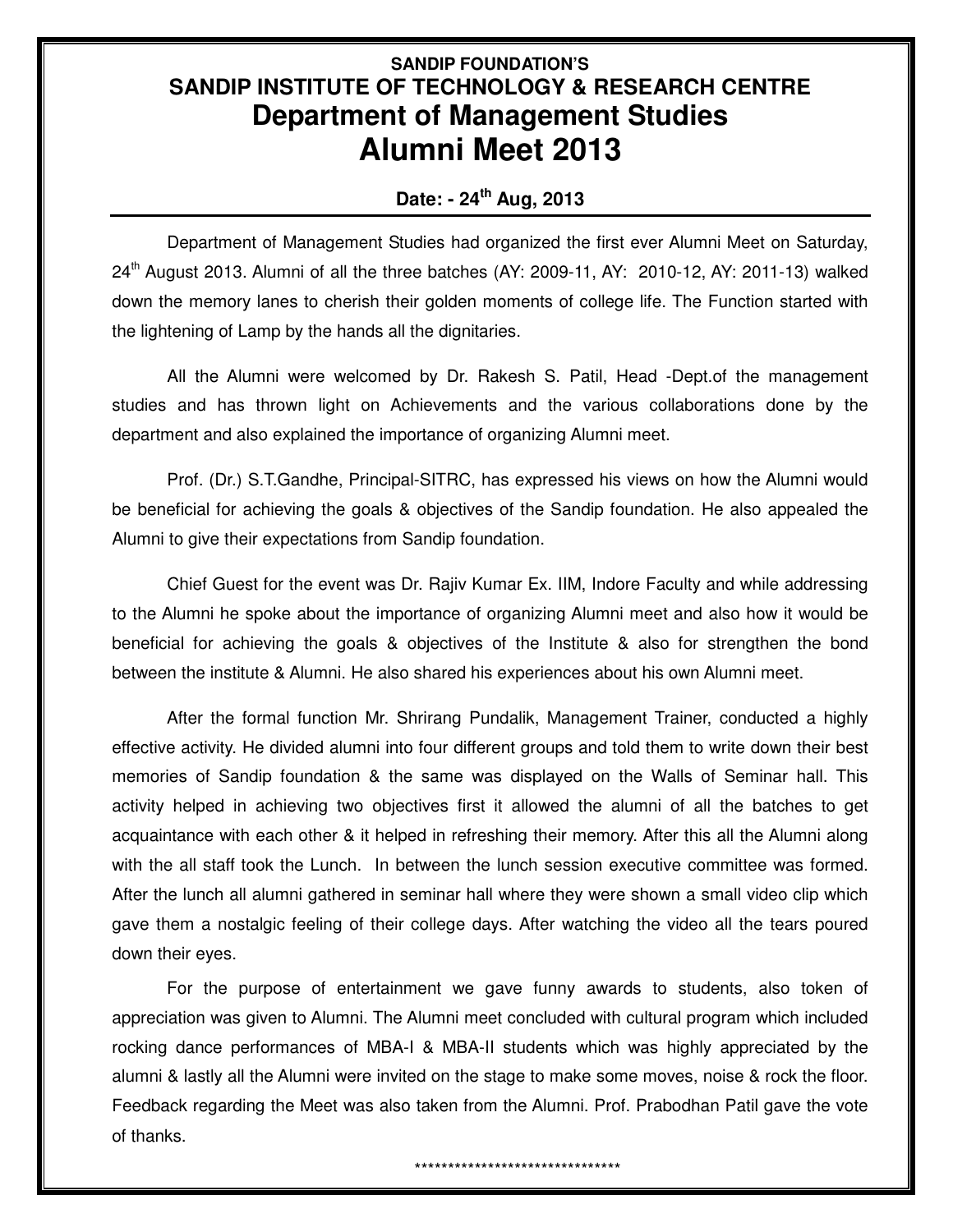

## \*Inauguration Of Alumni Meet\*



\*Alumni Busy Sketching Down their Memories \*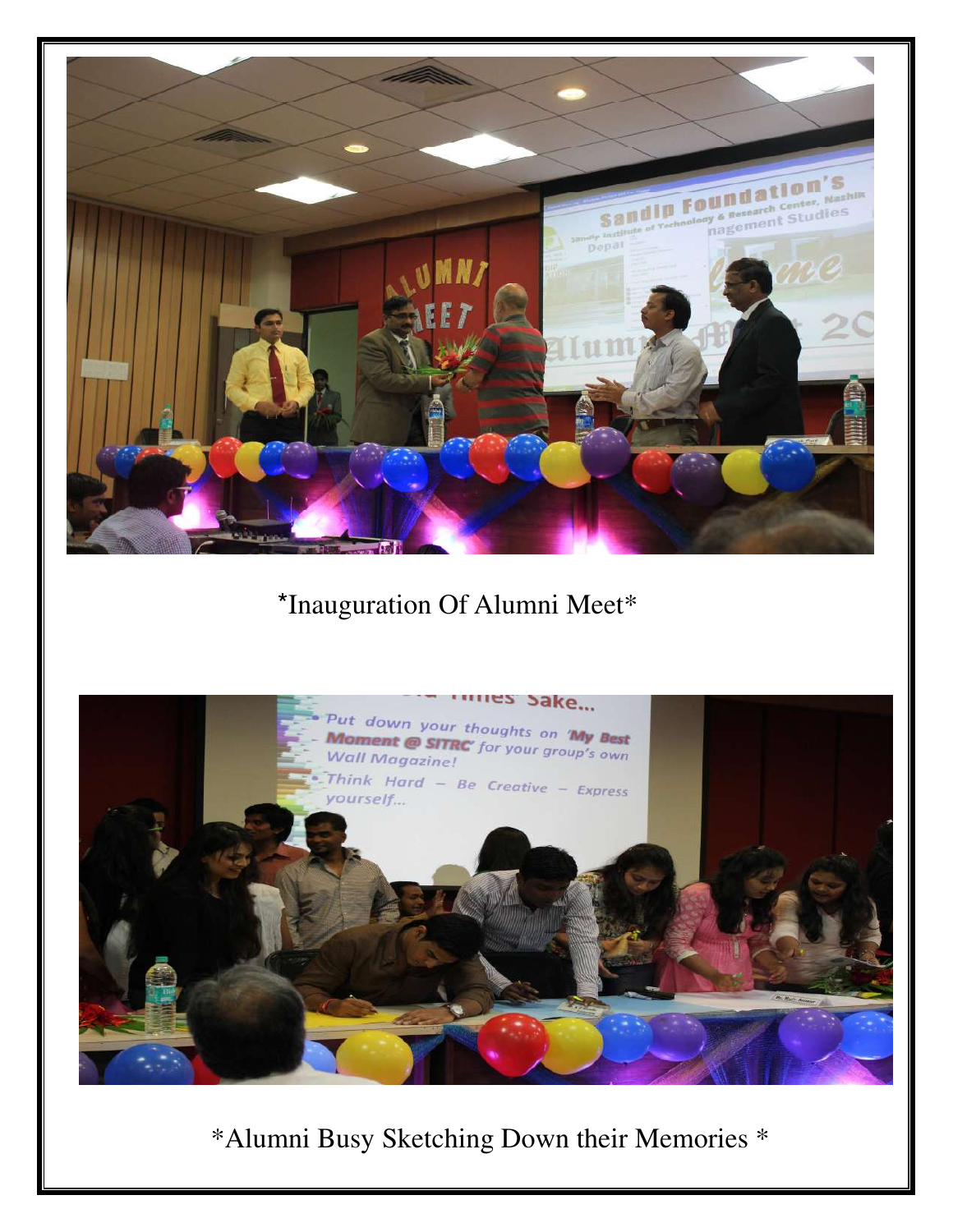

\*Wave-III Showing their Moments Spent at SF\*



\*Wave-II Sharing Lighter Moments\*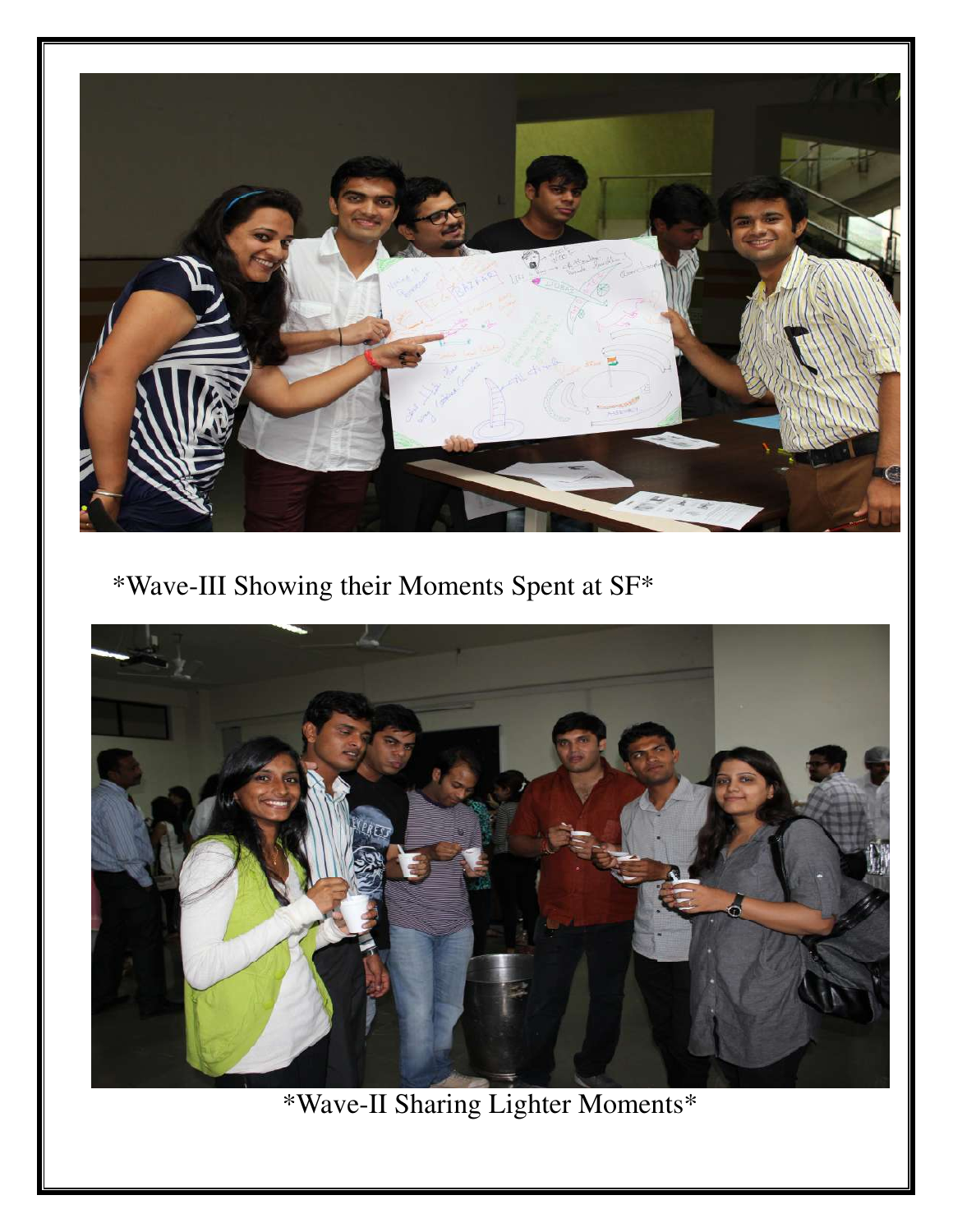

\*Alumni Receiving Funny Awards \*



\*MBA-I Performing Ganesh Vandana \*